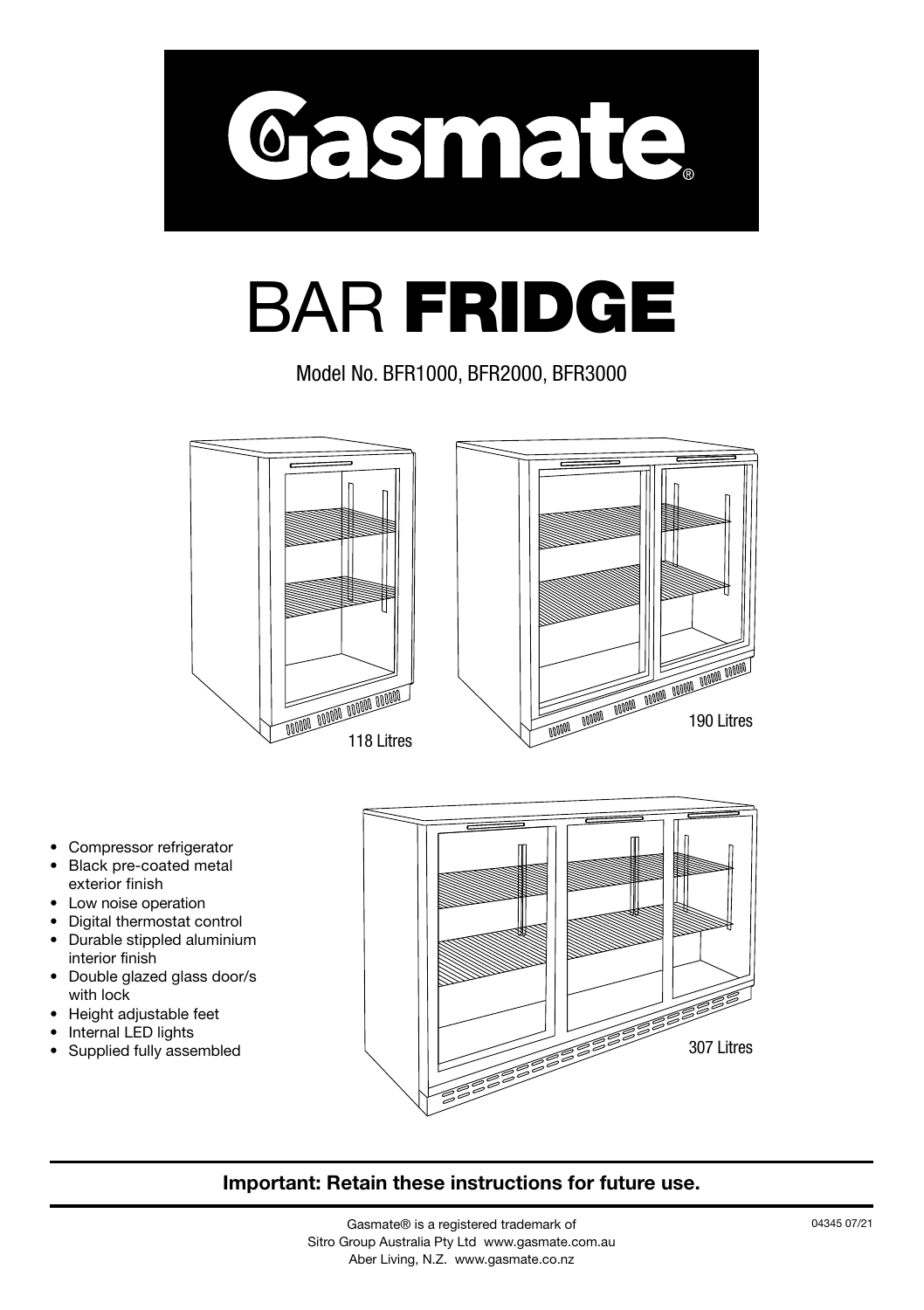### **PRODUCT DESCRIPTION**

Inspect contents of the box to ensure all parts are included and undamaged



- 1. Double glazed glass door(s) (depending on the model)
- 2. Adjustable digital thermostat control inside fridge
- 3. Adjustable shelves (depending on the model)
- 4. Light switch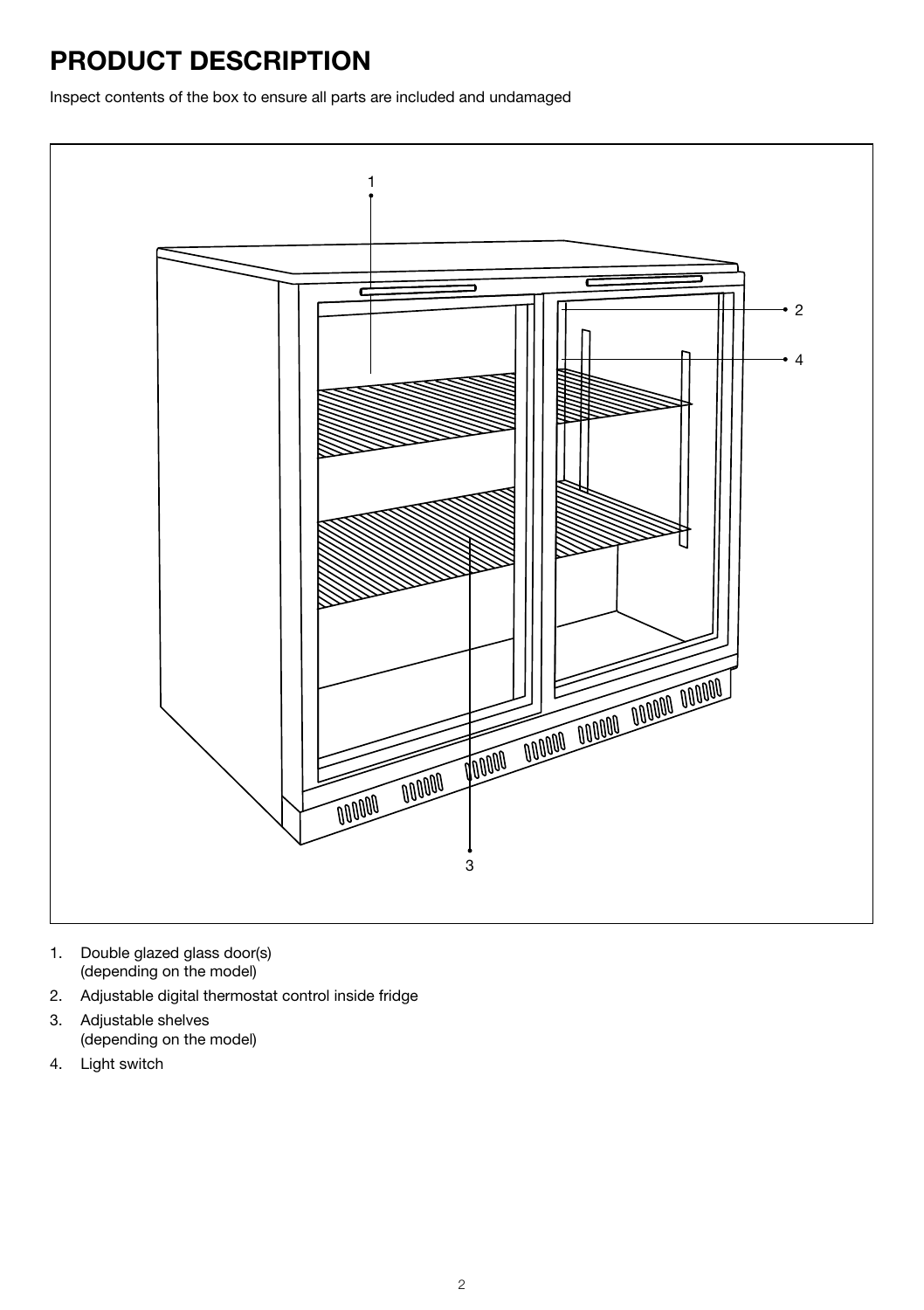### **INSTALLATION & OPERATION**

#### **Electrical Installation**

The electrical system of this refrigerator must be supplied through an earthed (3 pin) circuit with a residual current device (RCD) having a rated residual operating current not exceeding 30 mA. If uncertain have a qualified electrician check your electrical system before installation and/or use. All electrical connections are to be made in a dry area. Outdoor power points must be weatherproof and installed by a qualified electrician.

#### **Safety**

Before attempting to operate this refrigerator, the following basic safety precautions should be taken to reduce the risk of fire, electric shock and personal injury. It is important to read the instruction manual and to understand it's applications, limitations and potential hazards associated with this refrigerator. This refrigerator is not intended for use by persons (including children) with reduced physical, sensory or mental capabilities, or lack of experience and knowledge, unless they have been given supervision or instruction concerning the use of the appliance by a person responsible for their safety. This refrigerator is not designed for use within 1m or above a water source. It is important that you read, understand and follow these instructions very carefully. They are designed for the safety of yourself and others ensuring a long and trouble free service life from your refrigerator. This electric refrigerator complies with Australian and International standards and safety requirements. Repairs should only be carried out by qualified persons using original spare parts. Failure to do so may result in considerable danger to the operator.

#### **SAFE OPERATION**

#### **Beware of Children and Pets**

Children should not be allowed to touch or operate refrigerators or touch extension cords, if used. All refrigerators should be kept out of reach of children. preferably stored or locked in a secure room when not in use.

#### **Do Not Abuse the Power Cord**

Never yank or pull on the power cord to disconnect it from the mains supply socket. Never carry your refrigerator by its power cord. Keep the power cord away from heat, oil, solvents and sharp edges. Check power cord regularly for signs of damage. If the power cord becomes damaged have it replaced by an authorised service facility. The supply cord should be regularly examined for signs of damage and the appliance is not to be used if the cord is damaged.

#### **Extension Cords and Reels**

This refrigerator is NOT designed to run off an extension cord. If you require an additional power point please have one installed by a qualified electrician.

The use of extension cords may cause power voltage loss which will result in damage to the compressor this will NOT be covered under warranty.

### **FOR YOUR SAFETY**

NOTE: If using the refrigerator outside in an alfresco area ensure that it is directly connected to an outdoors power point.

Ensure this refrigerator is not left in the weather or in direct sunlight.

The electrical system of this refrigerator must be supplied through a residual current device (RCD) having a rated residual operating current not exceeding 30 mA. If uncertain have a qualified electrician check your electrical system before installation and/or use.

All electrical connections are to be made in a dry area.

Outdoor power points must be weatherproof and installed by a qualified electrician. Sitro Group Australia Pty Ltd is not responsible for incorrectly located refrigerators.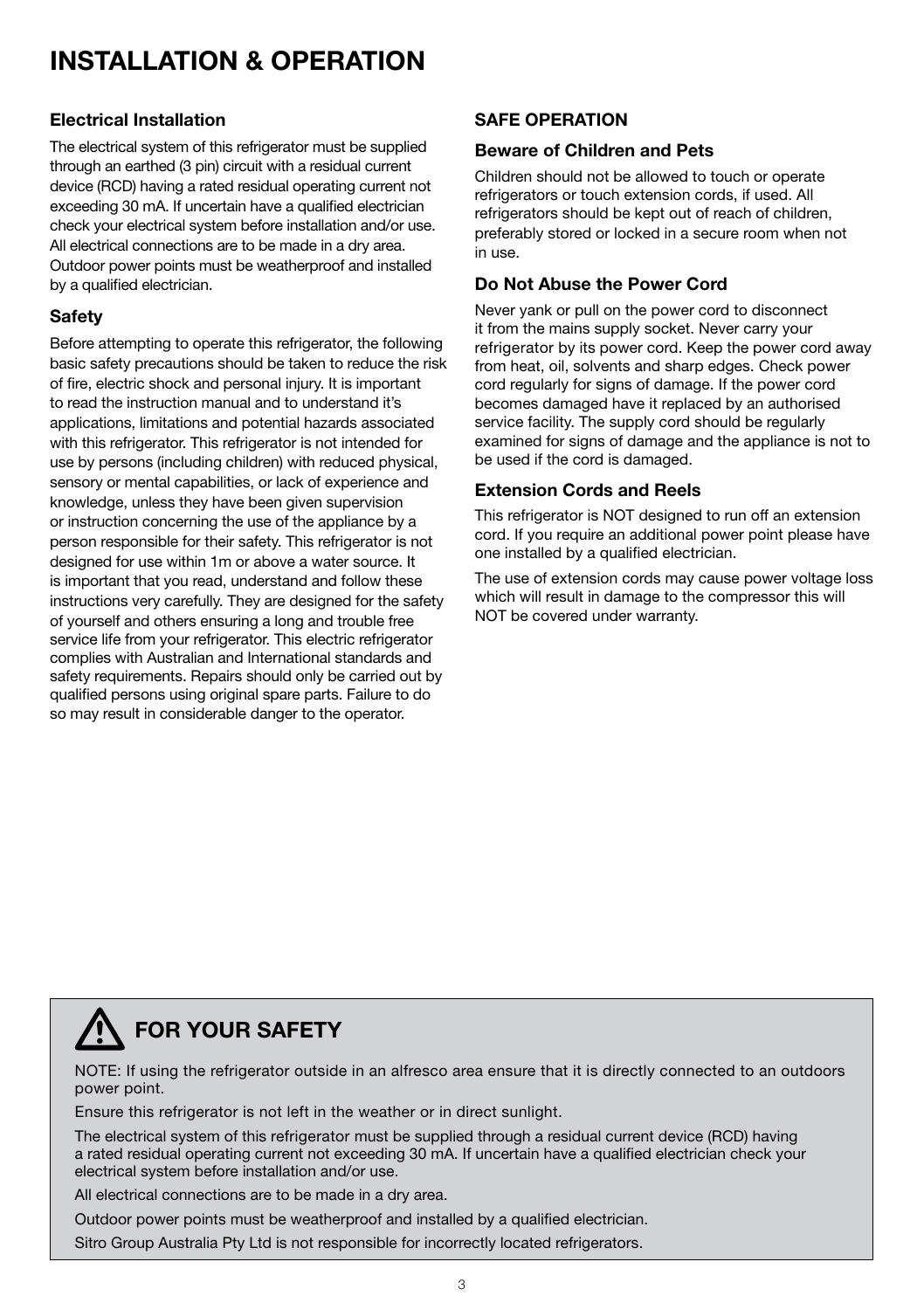### **SPECIFIC SAFETY INSTRUCTIONS**



Do not use the refrigerator in areas where there is a risk of explosion or fire from flammable gases. Ensure that the area is kept clear of combustible materials. Do not use the refrigerator in damp areas, without suitable ventilation. This refrigerator is not designed for use within 1m or above a water source. Do not place within one metre (1m) of any water source.

Fire risk exists if this refrigerator is covered by or positioned close to curtains or other combustible materials.

- This refrigerator must be operated on an earthed circuit (3 pins).
- This refrigerator is intended for domestic/ household use only.
- DO NOT use this refrigerator in either the bathroom or ensuite.
- DO NOT use a 3rd party timer, or programmable system with this refrigerator.
- DO NOT clean the refrigerator while the refrigerator is on or plugged into the mains power supply.
- DO NOT attempt to modify the refrigerator, power cord, power plug or the supplied accessories in any way.
- DO NOT expose the refrigerator to rain, water, or use in damp wet conditions.
- DO NOT expose the refrigerator to direct sunlight.
- If left in direct sunlight the fridge may not operate as designed.
- NEVER use with the power cord coiled, bundled up or tied up. Always extend fully before use.
- NEVER use the refrigerator if any part of it is damaged.
- Ensure that the refrigerator is disconnected from the mains supply when installing, cleaning or removing/installing.
- Always turn the refrigerator OFF at the unit switch and the power point switch when not in use for extended periods of time.
- Always ensure that the power cord is fully extended.
- Always ensure that the refrigerator is kept clean and free from dust.
- Never use refrigerator with cracked/broken glass replace glass before use.



- Refrigerant used in this refrigerator is flammable.
- RISK OF FIRE
- This refrigerator should be installed as per AS5149:2016 to ensure that there are no sources of ignition in any area refrigerant could gather in the event of a leak.
- Electrical equipment should not be placed under or near the underside of this refrigerator or anywhere where refrigerant could gather in the event of a leak.
- Only use this refrigerator on flat and level ground.
- Before you throw away your old refrigerator, take off the door, leave the shelves in place, so that children may not easily climb inside.
- Never allow children to operate, play with or crawl inside the appliance.
- This refrigerator is not designed for perishable foods. It is a drinks refrigerator.
- Adults and children should never sit or stand on the fridge as injury may occur.
- When you dispose of your old refrigerators and freezers, remove any doors. Children can suffocate if they get trapped inside.
- This appliance contains insulation formed with flammable blowing gases. Avoid safety hazards by carefully disposing of this appliance.
- The appliance must be plugged into its own dedicated 220-240V, 50Hz AC electrical outlet.
- Ensure that the electric outlet is properly earthed to ground. Consult a qualified electrician if you are unsure.
- Do not use an extension cord or adaptor plug.
- Unplug the appliance before cleaning.
- Never unplug the appliance by pulling on the power cord. Always grip the plug firmly, and pull straight out of the receptacle to prevent damaging the power cord.
- Chose a location that is not too cold the temperature should be above 10°C.
- Chose a location that is not affected by direct sunlight.
- Put the appliance in a dry place, avoiding areas of high moisture or humidity.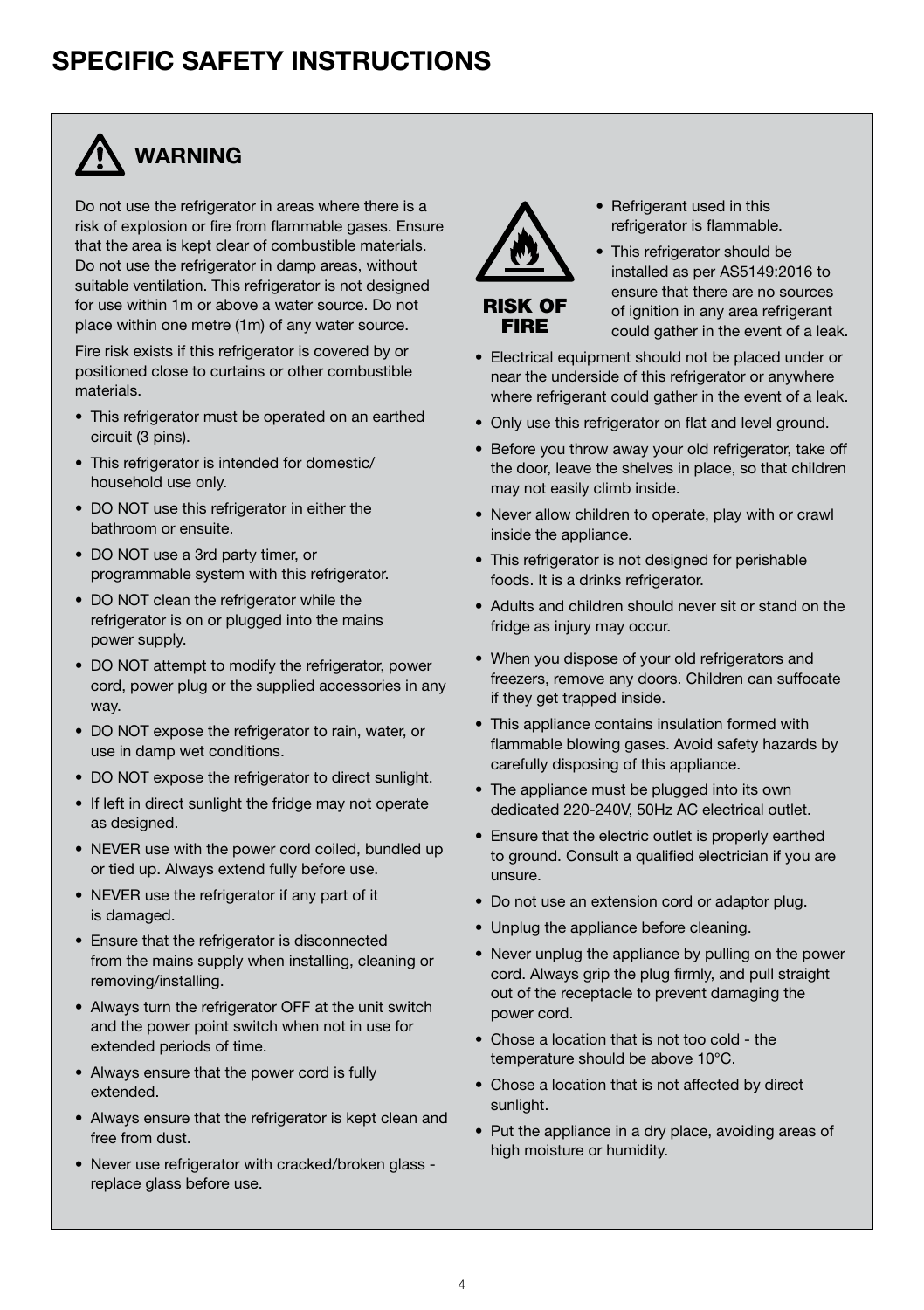### **WARNING**

- Don't put the appliance in direct sunlight.
- Don't put the appliance near stoves, fires or heaters.
- The appliance shall not be exposed to rain.
- Keep ventilation openings, in the appliance enclosure or in the built-in structure, clear of obstruction. Do not use mechanical devices or other means to accelerate the defrosting process.
- Do not use electrical appliance inside the food storage compartments of the appliance.
- If power cord is damaged, it must be replaced by the manufacturer or its service agent or a similarly qualified person in order to avoid a hazard. The appliance is not to be used if the power cord is damaged.
- The electrical system of this refrigerator must be connected with an automatic 30mA circuit breaker and/or residual current device (RCD). If uncertain have a qualified electrician check your electrical system before installation and/or use.

#### **Protection from Moisture**

Avoiding placing the refrigerator in a place where heavy moisture is present so as to minimise possibility of rusting of metal parts. The refrigerator should be kept out of water or direct sprayed water, failure to do this could cause poor performance and/or an electrical short could occur.

#### **Protection from Heat**

The refrigerator should be protected from excessive heat sources and out of direct sunlight.

#### **Protect from Cold**

The bar fridge should be protected from excessive cold weather and frosts. Suggested minimum ambient temperature should ideally be higher than 8°C, so that optimal performance is not affected.

#### **Moving**

When fixed or moved, the refrigerator cannot be set horizontally or reclined to more than 45° or positioned upside down.

Never move while refrigerator is plugged in and operating.

Once you have moved the refrigerator, leave standing in a level position for 4 - 6 hours so that the gas can settle.

#### **Positioning**

Ensure the sides and top have at least 50mm clearance and the rear at least 50mm clearance to ensure adequate ventilation.

Never cover the bottom front grill as this is required for ventilation.

After installation the appliance should be left for 24 hours before it is plugged in and switched on this is to allow the refrigerant to settle.

#### **Disposal of Packaging**

Always recycle and dispose of all packaging materials in an environmentally friendly way. For specific information on recycling in your area contact your local Council Recycling Centre.

#### **Disposal of Old Appliances**

The majority of components are recyclable, however there are also dangerous chemicals inside. To dispose of old fridges first remove the doors and contact your local council for recycling options.

#### **Electrical Installation**

The electrical system of this refrigerator must be supplied through an earthed (3 pin) circuit with a residual current device (RCD) having a rated residual operating current not exceeding 30 mA. If uncertain have a qualified electrician check your electrical system before installation and/or use.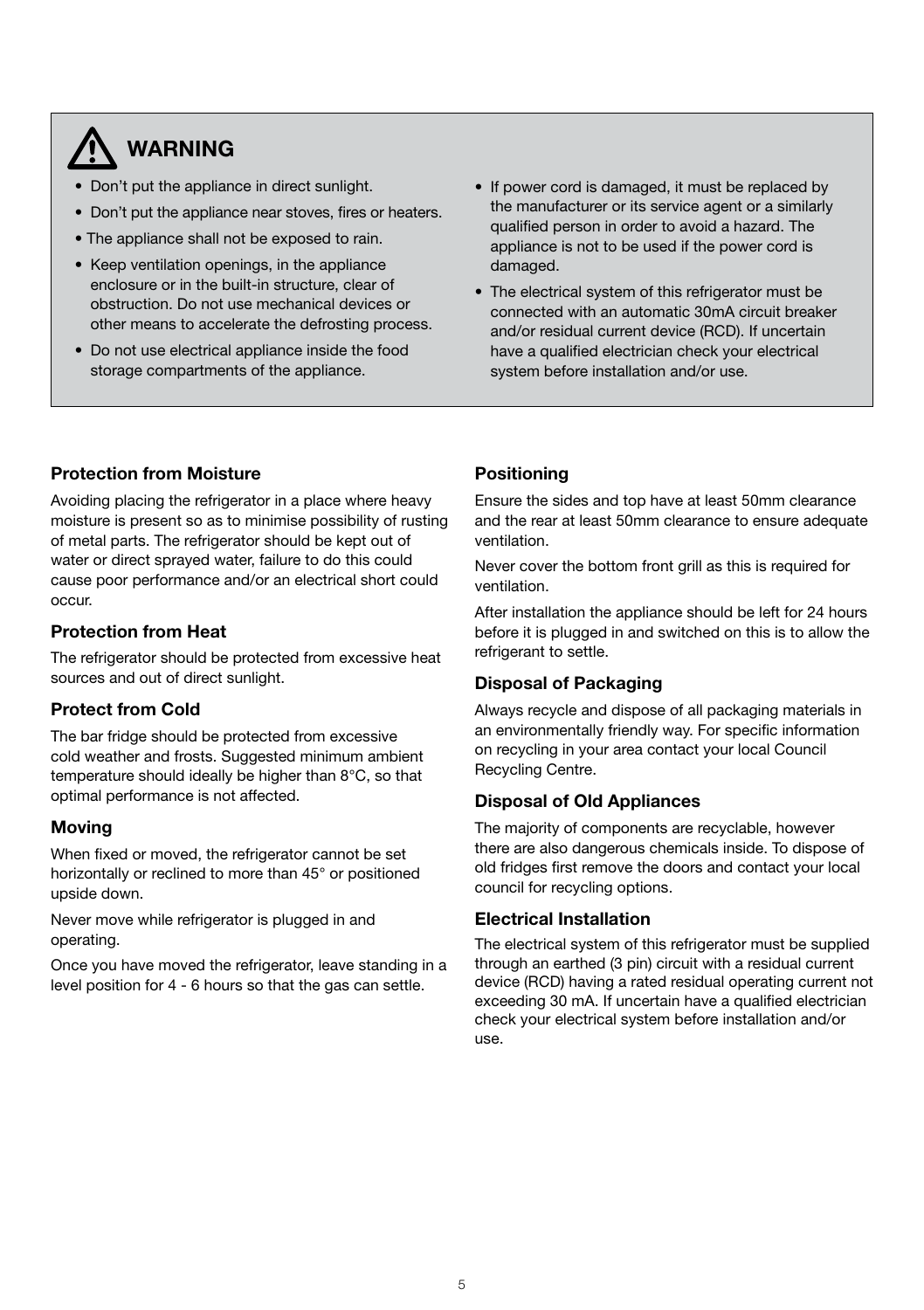### **IMPORTANT**

### **ELECTRICAL DATA**

The electrical system of this refrigerator must be supplied through an earthed (3 pin) circuit with a residual current device (RCD) having a rated residual operating current not exceeding 30 mA. If uncertain have a qualified electrician check your electrical system before installation and/or use.

This refrigerator is fitted with a sealed electrical connection plug that is compatible with the refrigerator, the mains supply for Australia and meets the requirements of international standards. This refrigerator must be connected to a supply voltage that is equal to that stated on the rating label. If the mains connection plug or power cord becomes damaged it must be replaced with a complete assembly that is identical to the original, and this must be replaced by an authorised service centre. The supply cord should be regularly examined for signs of damage and the appliance is not to be used if the cord is damaged. Always follow the Australian requirements for connection to the mains supply. If in doubt always consult a qualified electrician.

Note: Before using your fridge, unpack and correctly position. Once in position leave to stand for around 24 hours before plugging in and turning on for the first time.

#### **MAINTENANCE**

- The refrigerator should be cleaned and maintained once a month with a soft clean cloth.
- When performing maintenance, make absolutely sure that the power plug is first disconnected from the power outlet.
- Wipe the inner and outer surface of the refrigerator and its accessories with soft clean wet cloth. If they are too dirty, scrub them with neutral detergent, and then clean them with water and dry them with a clean cloth.
- Never use hot water, petrol, alcohol, kerosene, abrasive powder, alkaline detergent, acid, oven cleaners, etc. These could damage the lacquer finish and plastics.
- If the plastic parts in refrigerator become contaminated by oil (animal or vegetable), they could become brittle and possibly cracked.
- Servicing of this refrigerator can only be performed by a qualified and licensed refrigeration technician (hydrofluorocarbon refrigerants).

### **CAUTION**

- Never lick icy drinks when they first come out of the fridge. This can freeze burn your lips and mouth.
- Never allow children to operate, play with or crawl inside the appliance.
- If the supply cord is damaged, it must be replaced by professional electrician. The cord must be replaced with a cord of the same specification.
- Before you throw away your old refrigerator, take off the door, leave the shelves in place, so that children

may not easily climb inside.

• This refrigerator is not designed for perishable foods. It is a drinks refrigerator.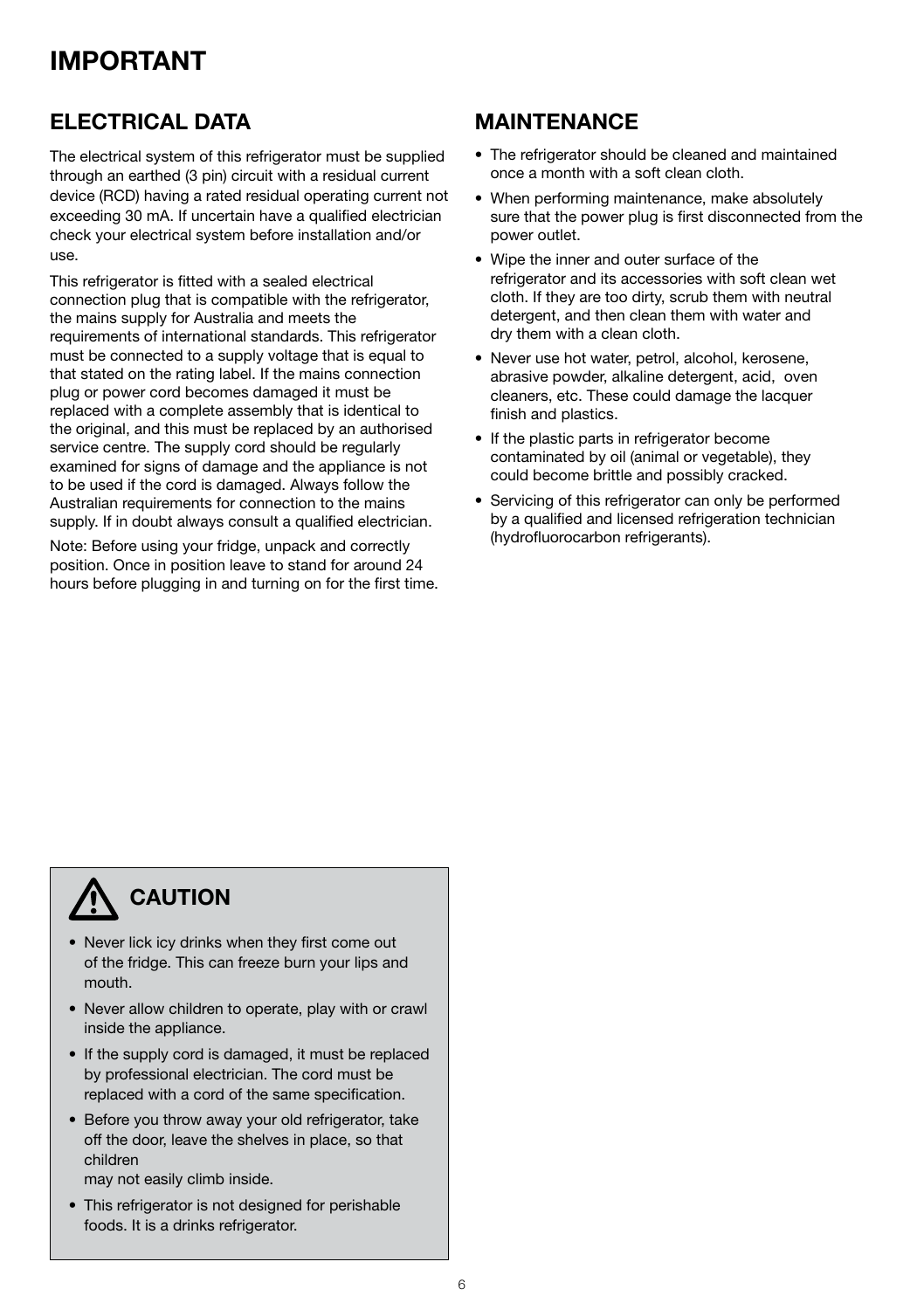#### **TROUBLE SHOOTING**

#### **1. When the refrigerator does not work:**

Check if there is a power failure. Check if the power plug is plugged into the power outlet.

Check that the R.C.D. has not been tripped. If ambient temperature is above 30°C the Thermal Safety Cut may have operated. Check if unit has restarted once ambient temperature is below 25°C.

#### **2. When the refrigerator is cooling excessively:**

The temperature control dial may be set too high. If you place drinks containing a lot of water directly under the cool air outlets they may freeze. This does not indicate a malfunction.

#### **3. When the refrigerator is not cooling sufficiently:**

The drinks may be packed too tightly together which will block the flow of cool air. You may have put something hot or a lot of drinks into the refrigerator. The door may not have closed properly. There may be insufficient clearance between the refrigerator and the other surfaces, both sides, back and above. The temperature control dial may not be set low enough. Daily ambient temperature may be excessively high. Check there is no direct sun on front of fridge.

#### **4. When condensation forms on the outside of the refrigerator:**

Condensation may form on the outside when the humidity is high. This is the same result as the condensation formed when chilled water is poured into a glass. It does not indicate a malfunction. Wipe dry with a cloth.

#### **5. When you hear a sound like water flowing:**

A sound like water flowing is the refrigerant flowing. It does not indicate a malfunction.

#### **6. When the cabinets side panel heats up:**

The side panel of the cabinet will heat up when the door is opened and closed frequently, when starting the unit and when the unit operates in summer with high ambient outside temperature. Do not touch the side panel, it is a result of heat from inside the cabinet. It does not indicate a malfunction.

### **STABILISING FEET**

These are already fitted to your bar fridge. Before turning your bar fridge on please ensure your bar fridge is level front to back and side to side.

- 1. If your bar fridge is not level use the fitted stabilising feet to level.
- 2. To level unscrew the low corner stabilising bolt out until bar fridge is level.



Stabilising Foot

#### **WIRE SHELVES**

Remove shelves from packaging and locate on the shelf supports and ensure they are level before use.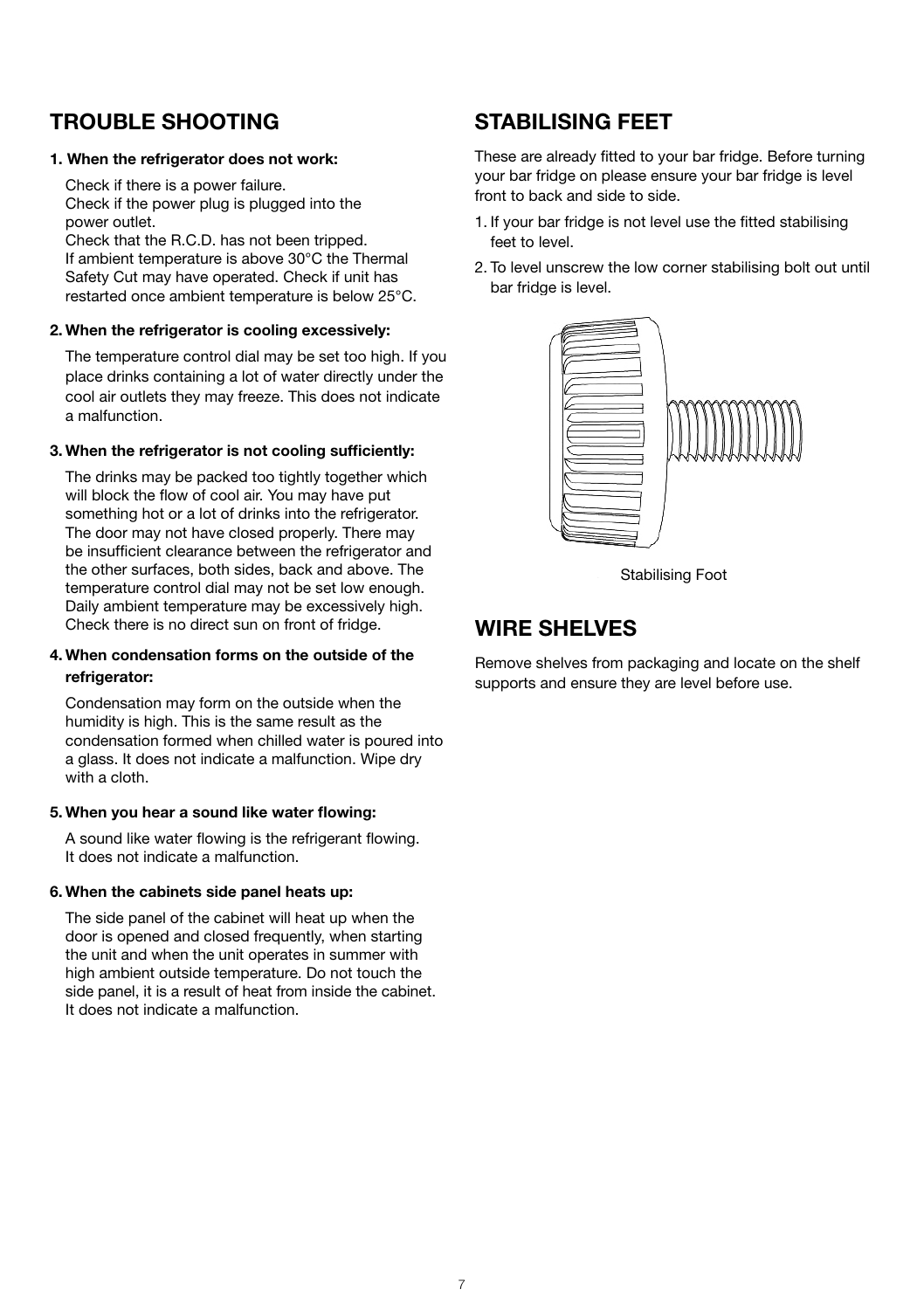### **USING YOUR REFRIGERATOR**



### **DIGITAL CONTROL**

The digital display will show the internal cabinet temperature.

Note: This may fluctuate as the refrigerator cycles on/off, this is not a fault.

When the refrigerator is cooling mode the light under the cooling symbol will illuminate.

When the refrigerator cycles off the light will not be illuminated.

#### **Setting Temperature**

- 1. Press the SET button once, a beep will sound and display will flash
- 2. Use the UP/DOWN buttons to select the desired temperature.
- 3. Press the SET button again to complete or you can leave for 5-10 seconds and it will complete and revert back to show the internal temperature, with settings saved.

Note: If the unit is unplugged, turned off or power is lost you must wait 3 to 5 minutes before restarting the unit. If you attempt to restart without waiting the refrigerator will not start and may damage the compressor.

### **INTERNAL LIGHT**

To turn light on press the UP button.

To turn light off press the UP button.

It is recommended that the switch be turned on only when required.

### **DEFROST CYCLE**

This refrigerator has an automatic defrost cycle of approximately 20 minutes which is designed to prevent ice build up. If you see extreme ice build up in the rear of the refrigerator (evaporator) you can initial a manual defrost.

When the system is in defrost indicator under the defrost symbol will illuminate.

#### **To Manually Activate**

- 1. Press and hold the defrost button for 6 seconds or until a beep is heard.
- 2. The light under Defrost button will be illuminated. showing that the system is in DEFROST.
- 3. The DEFROST will last approximately 20 minutes unless manually stopped.

#### **To Manually Deactivate:**

- 1. Press and hold the defrost button for 6 seconds or until a beep is heard.
- 2. Both lights under Cooling and Defrost buttons will be flashing.
- 3. These 2 flashing lights indicate that the system is switching back to cooling.
- 4. The switch back to cooling can take between 5-20 minutes and when complete the light under the cooling button will be illuminated only.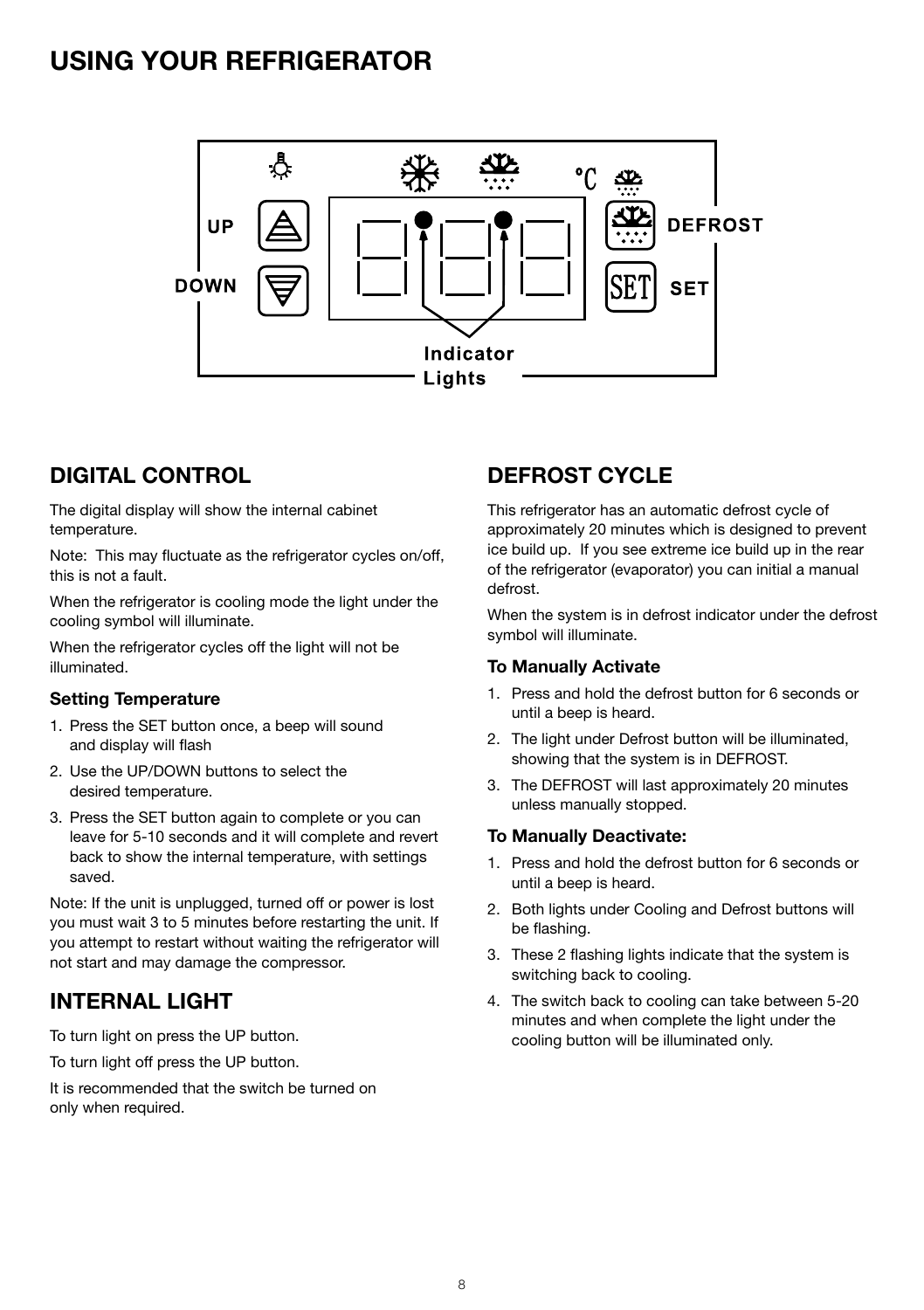### GASMATE BAR FRIDGE PRODUCT RANGE - WARRANTY STATEMENT

#### **SITRO GROUP AUSTRALIA (S.G.A.) WARRANTS THE PURCHASER OF THIS PRODUCT AGAINST DEFECTS IN WORKMANSHIP AND MATERIALS FOR THE FOLLOWING PERIODS FROM THE DATE OF PURCHASE:**

#### **For domestic use, this table applies:**

| <b>Bar Fridge</b>           | 1 Year                  |
|-----------------------------|-------------------------|
| <b>Body Stainless Steel</b> | (surface rust excluded) |
| <b>Bar Fridge</b>           | 1 Year                  |
| <b>Body Powder Coated</b>   | (surface rust excluded) |
| Compressor                  | 1 Year                  |
| All Other Items             | 1 Year                  |

#### **For commercial use : 3 Months**

This warranty is not transferable to a subsequent purchaser if the product is sold by the original purchaser during the warranty period

If a warranty fault appears within the warranty period, S.G.A. reserves the right to replace or repair the product.

In the event that S.G.A. chooses to replace the product, this original warranty will expire at the original date.

If the product includes various accessories or components, only the defective accessory or component will be replaced or repaired.

S.G.A. reserves the right to replace defective parts of the product with parts and components of similar quality, grade and composition where an identical part or component is not available.

Products presented for repair may be replaced by refurbished products of the same type rather than being repaired. Refurbished parts may be used to repair the products.

To make a warranty claim, first contact S.G.A's Customer Service Line on the contact number below.

The purchase receipt for this product is to be retained and must be presented if making claim under the terms of this S.G.A. warranty.

Warranty repairs are free of charge, provided the product is delivered to our Service Department at 33-35 Lionel Road, Mt Waverley, Victoria, 3149 or to one of our Authorised Service Agents.

If a warranty fault is found the freight cost will be credited to the owner. If no fault is found the product will be returned and any costs associated with the service will be charged to the owner.

Products sent freight forward will not be accepted. In most cases the defective accessory or component only will need to be returned. The product or part of the product being returned must be adequately protected in a box.

S.G.A. will not be responsible for any in-transit loss or damage.

This warranty does not apply to any defect, deterioration, loss, injury or damage occasioned by or as a result of misuse or abuse, negligent handling or storage, normal wear and tear or if the product has not been installed and used in accordance with S.G.A.'s instructions, recommendations and specifications or if the product has been subjected to abnormal conditions. The warranty does not apply to blockages caused by insects or living organisms.

The warranty is void if there is evidence of the product being tampered with by unauthorised persons.

The warranty does not extend to installation or disconnection costs.

Our goods come with guarantees that cannot be excluded under the Australian Consumer Law. You are entitled to a replacement or refund for a major failure and for compensation for any other reasonably foreseeable loss or damage. You are also entitled to have the goods repaired or replaced if the goods fail to be of acceptable quality and the failure does not amount to a major failure. The benefits of this warranty are in addition to any rights and remedies imposed by Australian State and Federal legislation that cannot be excluded.

#### **Electric Products Approved For Outdoor Use Only**

For warranty claims, service, spare parts or products information in Australia, please call SITRO GROUP AUSTRALIA Pty Ltd on the Customer Service Line 1300 174 876

Register your Warranty online at

#### **www.gasmate.com.au**

A receipt or proof of purchase is required and must be kept for your records.

Note: If you do not have internet access call our customer service team on 1300 174 876



#### CONTACT DETAILS

**Sitro Group Australia Pty Ltd** 33-35 Lionel Road, Mt. Waverley Victoria 3149, Australia. Tel (+613) 9543 9533 Fax (+613) 9543 9839 sales@sitro.com.au